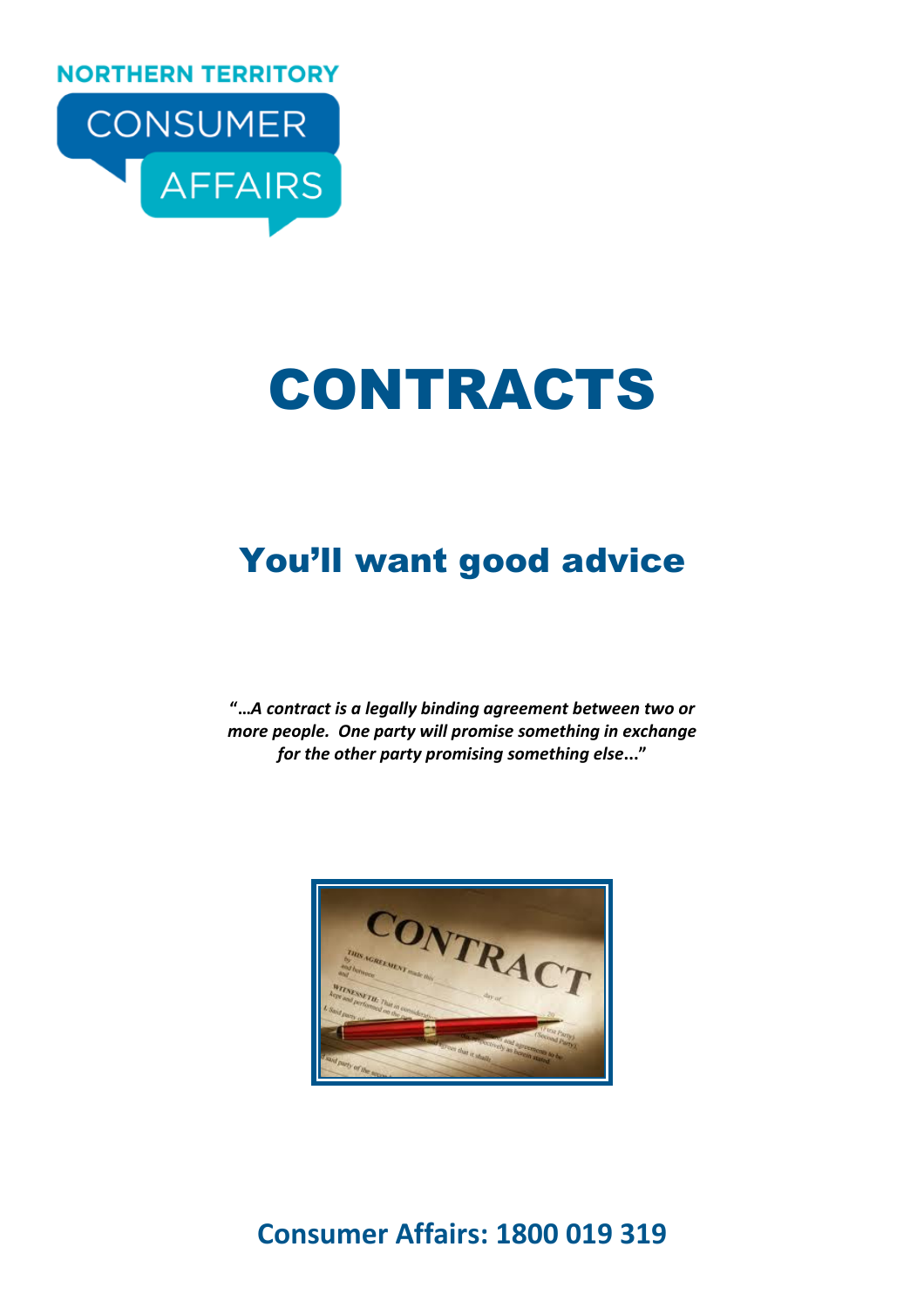# Examples of contracts

Contracts range from very simple transactions to complex agreements:

- Purchasing a bus ticket
- Buying a television
- Entering into a loan agreement
- Dropping off dry-cleaning
- Signing an employment contract
- Clicking an "I agree" button on a web page

A contract can be in writing or it can be verbal. A verbal contract is able to be enforced but some contracts must be in writing, such as an agreement to buy a house.

#### How do I know if I've entered into a contract?

A contract always has three parts:

- 1. AGREEMENT one party makes an offer, and the other party accepts.
- 2. CONSIDERATION this is the value of the promise (usually payment of money) given in return for the goods or service.
- 3. The parties INTEND the agreement to be LEGALLY **BINDING**

Have a think about your circumstances…if you can tick off all three parts, you may have entered into a contract!

#### IMPORTANT

DO NOT sign a contract if you do not fully understand what you are agreeing to.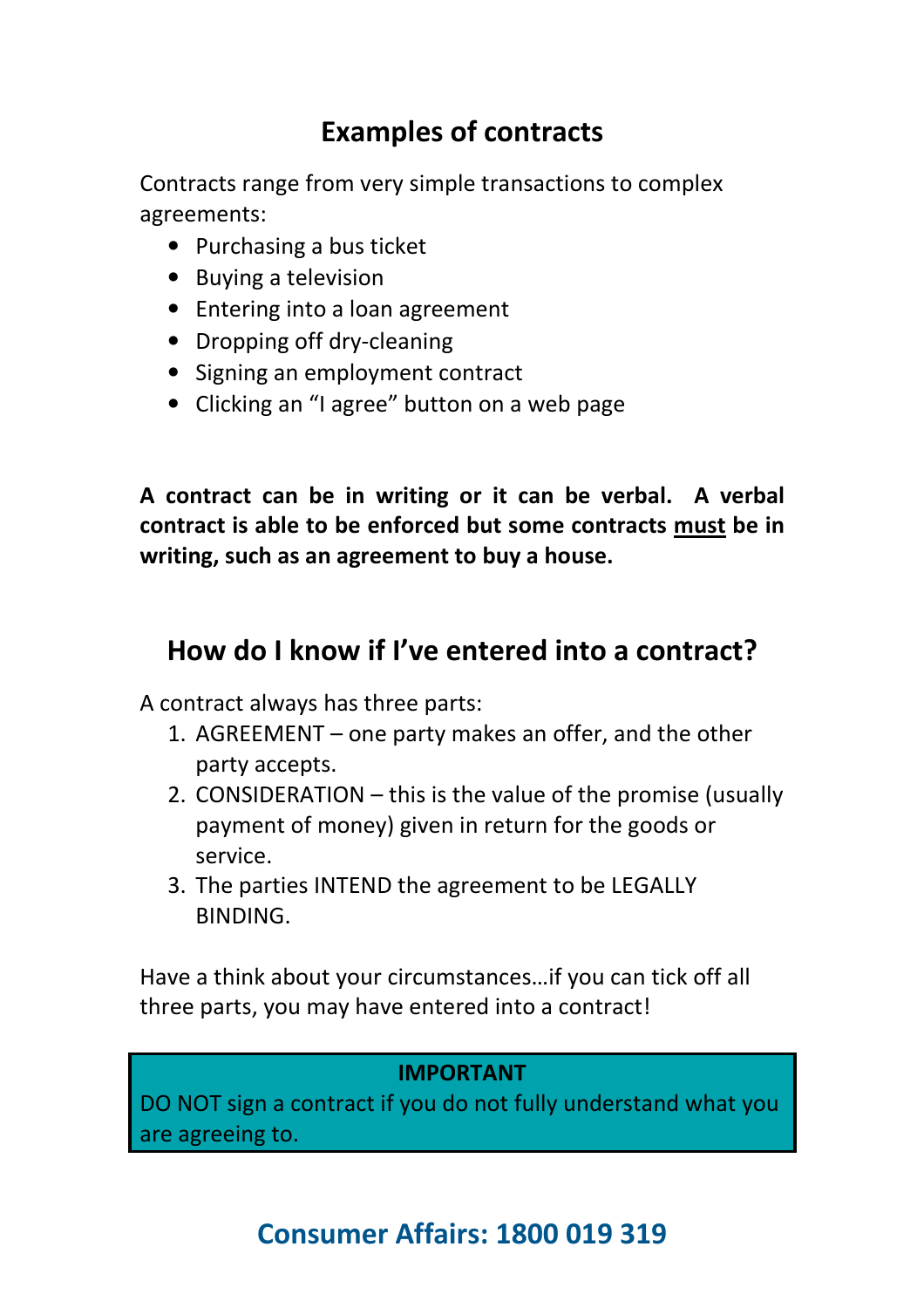# Can I get out of a contract early if I want to?

Once a contract has been signed, neither party can change their mind – you are locked in unless both parties agree to the change.

If either party wishes to get out of the contract early, they may end up having to pay a penalty, or the other party may take them to court to recover any losses they suffer as a result.

# What if I haven't signed anything?

You may still have entered into a contract.

For example, if a store promises to order a product for you, and you pay a deposit and promise to pay the balance later, you have probably entered into a contract.

If another party to your contract has not done what they promised to do, you should seek legal advice immediately, as you may be able to take action which forces the other party to either carry out their promise or pay an amount of money to cover your losses.

"…A contract is a legally binding agreement between two or more people. One party will promise something in exchange for the other party promising something else..."

Check whether your contract has a 'get out early' clause.

If it does, make sure you are happy with any penalties that you have to pay should you want to get out of the contract.